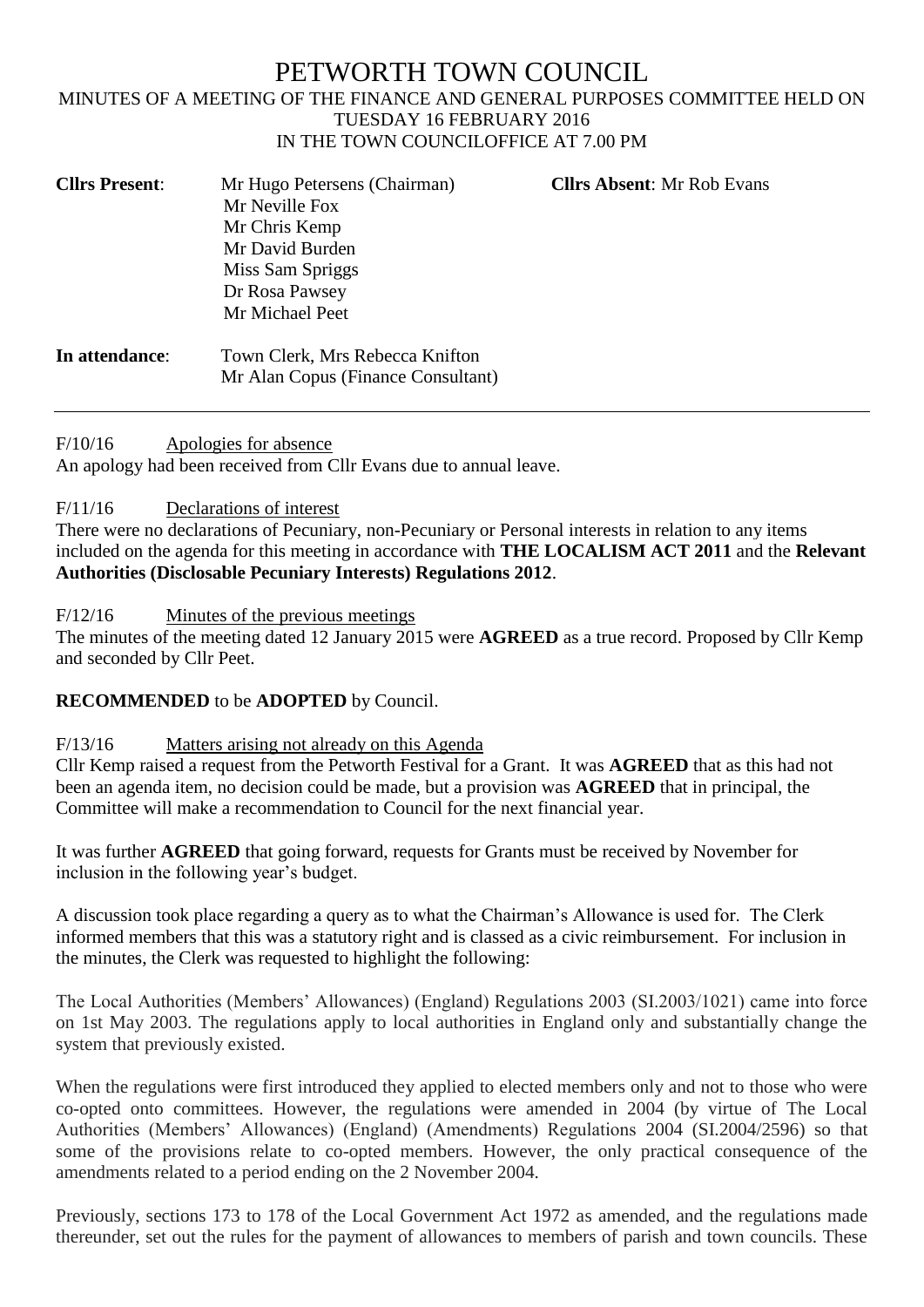broadly dealt with attendance allowance and financial loss allowance (s.173), travelling allowance and subsistence allowance (s.174), allowances for attending conferences and meetings (s.175), the payment of expenses of official and courtesy visits (s.176) and supplementary provisions (s.177 and s.178).

S.173 to s.175 and s.176(1)(a) and (2) ceased to apply on 31 December 2003 and hence the supplementary provisions relevant to those sections also fell. S.176(1)(b) remains in force. This provides for a council to defray any expenses incurred in the reception and entertainment by way of official courtesy of distinguished persons visiting the area of the authority.

Under this system, allowances were paid to councillors for performing an approved duty outside the parish or town. No allowances were paid for attendance at a meeting of the council, its committees or sub committees or for any other approved duty within the parish or town. Travel and subsistence under the new regulations can be paid for travel and subsistence within the parish as well as outside of it.

# **Chairman's Allowance (s.15(5) LGA 1972)**

This section has not been repealed by the new regulations and can still be used to make the customary payment to meet the costs associated with the position of chairman. This may be particularly useful to councils who simply wish to continue with the practice of making the payment without the need to refer to the parish remuneration panel.

The transition of the Clerk becoming full time was discussed in brief.

| F/14/16    | Receipts |                                      |
|------------|----------|--------------------------------------|
|            | £        |                                      |
| 28/01/2016 | 4000     | N Plan Grant                         |
| 28/01/2016 | 45       | Xmas Event - Stall                   |
| 28/01/2016 | 25       | Xmas Event - Stall                   |
| 28/01/2016 | 45       | Xmas Event – Stall                   |
| 28/01/2016 | 45       | Xmas Event – Stall                   |
| 28/01/2016 | 45       | Xmas Event - Stall                   |
| 28/01/2016 | 90       | Xmas Event – Payment from Fairground |
| 29/01/2016 | 20       | <b>Allotment Rents</b>               |
| 29/01/2016 | 20       | <b>Allotment Rents</b>               |
| 29/01/2016 | 20       | <b>Allotment Rents</b>               |
| 29/01/2016 | 31       | <b>Allotment Rents</b>               |
| 29/01/2016 | 15       | <b>Allotment Rents</b>               |
| 29/01/2016 | 20       | <b>Allotment Rents</b>               |
| 29/01/2016 | 5        | Petworth History                     |
| 29/01/2016 | 2.20     | Interest                             |
|            |          |                                      |

# **NOTED**

| F/15/16          | Invoices for approval |                                 |                             |
|------------------|-----------------------|---------------------------------|-----------------------------|
| Leconfield Hall  |                       | 50 Xmas Event - General         | Civic Event                 |
| <b>R</b> Knifton |                       | 40.77 Expenses/Postage          | Travel Expenses/Training    |
| Eibe             |                       | 56003.81 Playpark spend         | <b>Rosemary Gardens</b>     |
| 1&0              |                       | 71.86 Comms/IT                  | <b>Website/Direct Debit</b> |
| Alan Baxter      |                       | 6000 Traffic & roads consultant |                             |
| Peter Frost      |                       | 673.58 Audit Fee                | Internal Audit - June '15   |
| Post Office Ltd  |                       | 1048.93 Clerk's Salary          | Tax & NI - Jan/Feb          |
|                  |                       |                                 |                             |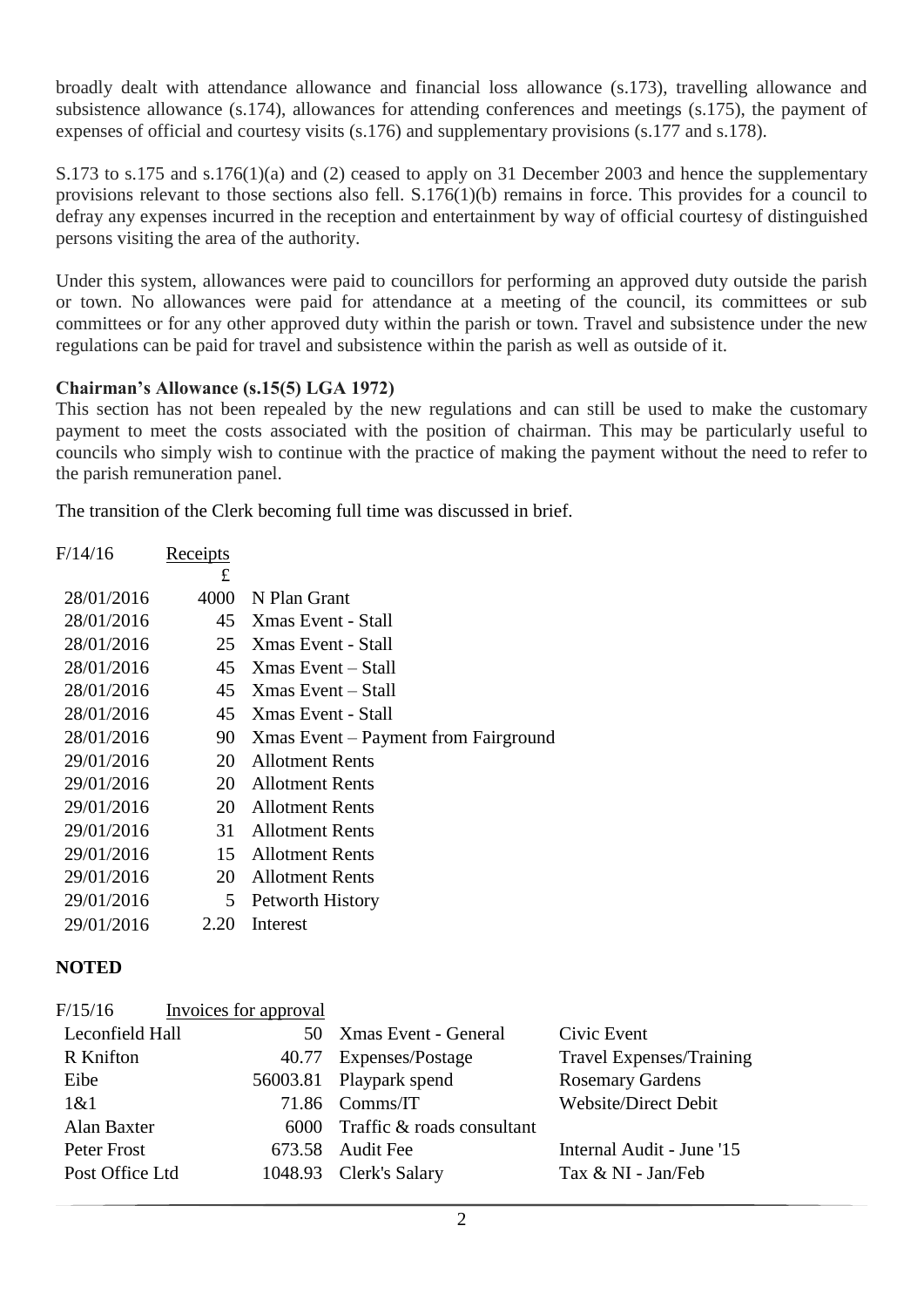| Julie Aguilar  |         | 276 Clerking                              | Neighbourhood Plan       |
|----------------|---------|-------------------------------------------|--------------------------|
| C Kemp         | 15      | Contingency                               | Prayer Breakfast - Chair |
| M Welch        | 150.00  | Xmas Event - General                      | Soundsystem              |
| Naldrett       | 497.5   | <b>Rosemary Gdns/Hampers Com Contract</b> |                          |
| <b>CDC</b>     | 1836.68 | <b>Local Election</b>                     | May Elections            |
| Flude          | 1638    | Office Rent & Service Charges             |                          |
| C Kemp         |         | 76.46 Xmas Event - General                | Civic Event              |
| Hennings       | 211.63  | Xmas Event - General                      | Thank you event          |
| <b>Austens</b> | 75.38   | Xmas Event - General                      |                          |
| David Somma    | 96      | Comms/IT                                  | Cloud Renewal            |
| C Kemp         | 13.32   | Expenses/Postage                          | <b>Travel Expenses</b>   |
| Viking         | 338.87  | Office Expenditure                        | Ink etc                  |
| Des Bone Ltd   | 91.2    | Rosemary Gardens Maintenance              | <b>ROSPA</b>             |
| Des Bone Ltd   | 91.2    | Hampers Common Maintenance                | <b>ROSPA</b>             |

**NOTED** that Southcoast skips had been instructed to take away the debris left from the installation of the Play Park at Hampers Common. Unfortunately, not only did they not remove all the rubbish as requested but they damaged 5 heras fencing panels which were on hire from Playsafe.

**AGREED** that their invoice would not be paid until an agreement is reached.

**NOTED** that PTC has received a further reminder and warning letter from CDC regarding the incorrect invoice for the CCTV cameras.

**ACTION**: The Clerk to contact CDC again and correct the error.

**AGREED** that PTC is not liable for this invoice.

**NOTED** that the website payment can only be made by debit/credit card or direct debit. It was proposed by Cllr Fox and seconded by Cllr Spriggs that a direct debit be set up to deal with this. **AGREED** that the direct debit be **RECOMMENDED** for approval by Council.

**NOTED** that the Clerk has drafted an Electronic Payment Policy which will be taken to the next meeting for adoption by Council in March.

**ACTION:** The Clerk to contact Wel Medical and ask for an invoice for the defib as there is only a proforma at present.

**AGREED** that the quote for keyman insurance will be brought to the next meeting so that it can be implemented for when the Clerk becomes full time.

Proposed by Cllr Kemp ad seconded by Cllr Spriggs that the invoices for approval be **RECOMMENDED** to Council.

F/16/16 January Accounts

The January accounts were presented by the Finance Consultant and were **NOTED** as follows:

## **INCOME**

|                            | Annual        | <b>Actual</b> | <b>Accruals</b> |
|----------------------------|---------------|---------------|-----------------|
|                            | <b>Budget</b> | to date       | b/f             |
| Precept                    | 81,800        | 81,800        |                 |
| <b>Support Grant</b>       | 4,051         | 4,051         |                 |
| <b>Hampers Common Hire</b> | 200           | 100           |                 |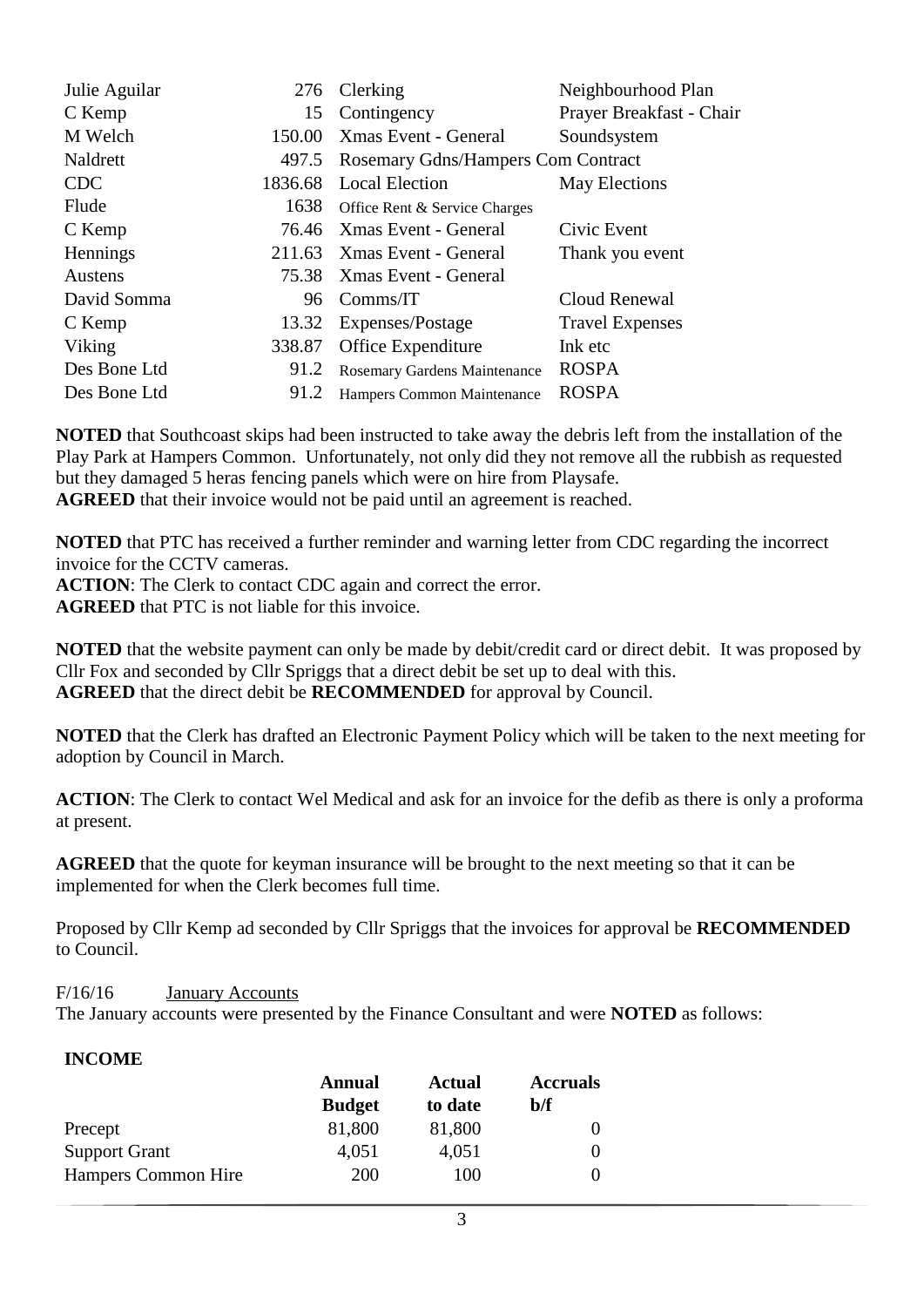| <b>Totals</b>                              | 91,171 | 89,684     | $-173$ |
|--------------------------------------------|--------|------------|--------|
| Petworth History<br><b>Allotment Rents</b> | 2,600  | 5<br>2,538 | $-793$ |
| Petworth Pages to PBA                      |        | 620        | 620    |
| <b>X</b> mas Event                         | 2,500  | 1,793      |        |
| Interest                                   | 20     | 18         |        |

# **EXPENDITURE**

|                                          | <b>Annual</b><br><b>Budget</b> | <b>Actual</b><br>to date | % Spent | Jan              |
|------------------------------------------|--------------------------------|--------------------------|---------|------------------|
| <b>Open Spaces</b>                       |                                |                          |         |                  |
| Rosemary Gdns/Hampers Com Contract       | 6,000                          | 5,473                    | 91%     | 995              |
| Rosemary Gardens Maintenance             | 1,500                          | 640                      | 43%     | 580              |
| Hampers Common Maintenance               | 1,200                          | 482                      | 40%     | $\boldsymbol{0}$ |
| <b>Hampers Common Lease</b>              | 300                            | 1,096                    | 365%    | 323              |
| Xmas Event - General                     | 1,300                          | 2,878                    | 221%    | 2,774            |
| Xmax Event - Lighting                    | 1,000                          | 16                       | 2%      | $\theta$         |
| Hanging Baskets - Maintenance            | 800                            | 973                      | 122%    | $\boldsymbol{0}$ |
| Hanging Baskets - Watering               | 1,500                          | 1,433                    | 96%     | $\boldsymbol{0}$ |
| Planters                                 | 100                            | 428                      | 428%    | 52               |
| General Maintenance                      | 2,000                          | 1,283                    | 64%     | 230              |
|                                          | 15,700                         | 14,700                   | 94%     | 4,954            |
| <b>Admin</b>                             |                                |                          |         |                  |
| Office Rent & Service Charges            | 6,700                          | 4,849                    | 72%     | $\boldsymbol{0}$ |
| Clerk's Salary                           | 20,000                         | 15,847                   | 79%     | 1,115            |
| <b>Additional Clerk's hours</b>          | 3,000                          | $\boldsymbol{0}$         | 0%      | $\boldsymbol{0}$ |
| Insurance                                | 3,300                          | 2,531                    | 77%     | $\boldsymbol{0}$ |
| <b>SALC/SLCC Subscriptions/Contracts</b> | 1,100                          | 824                      | 75%     | $\boldsymbol{0}$ |
| <b>Audit Fee</b>                         | 1,000                          | 300                      | 30%     | $\boldsymbol{0}$ |
| Office Expenditure                       | 1,000                          | 1,495                    | 150%    | $\boldsymbol{0}$ |
| Expenses/Postage                         | 400                            | 143                      | 36%     | $\boldsymbol{0}$ |
| Comms/IT                                 | 500                            | 714                      | 143%    | 229              |
| Office Water                             | 150                            | 104                      | 69%     | $\overline{0}$   |
|                                          | 37,150                         | 26,807                   | 72%     | 1,343            |
| <b>Misc</b>                              |                                |                          |         |                  |
| <b>Grants Awarded</b>                    | 3,000                          | 2,900                    | 97%     | $\boldsymbol{0}$ |
| <b>CCTV</b>                              | 5,000                          | 5,000                    | 100%    | $\boldsymbol{0}$ |
| <b>Street Lighting</b>                   | 2,400                          | 1,637                    | 68%     | 165              |
| Neighbourhood Planning                   | 1,765                          | $\boldsymbol{0}$         | 0%      | $\boldsymbol{0}$ |
| Web Site                                 | 300                            | 120                      | 40%     | $\boldsymbol{0}$ |
| Church clock                             | 200                            | 118                      | 59%     | $\boldsymbol{0}$ |
| <b>Local Election</b>                    | 2,000                          | $\boldsymbol{0}$         | 0%      | $\overline{0}$   |
| Repayment of £50k loan for               |                                |                          |         |                  |
| playgrounds                              | 6,000                          | $\mathbf{0}$             | 0%      | $\overline{0}$   |
| Repayment of £10k loan for skatepark     | 1,000                          | $\boldsymbol{0}$         | 0%      | $\boldsymbol{0}$ |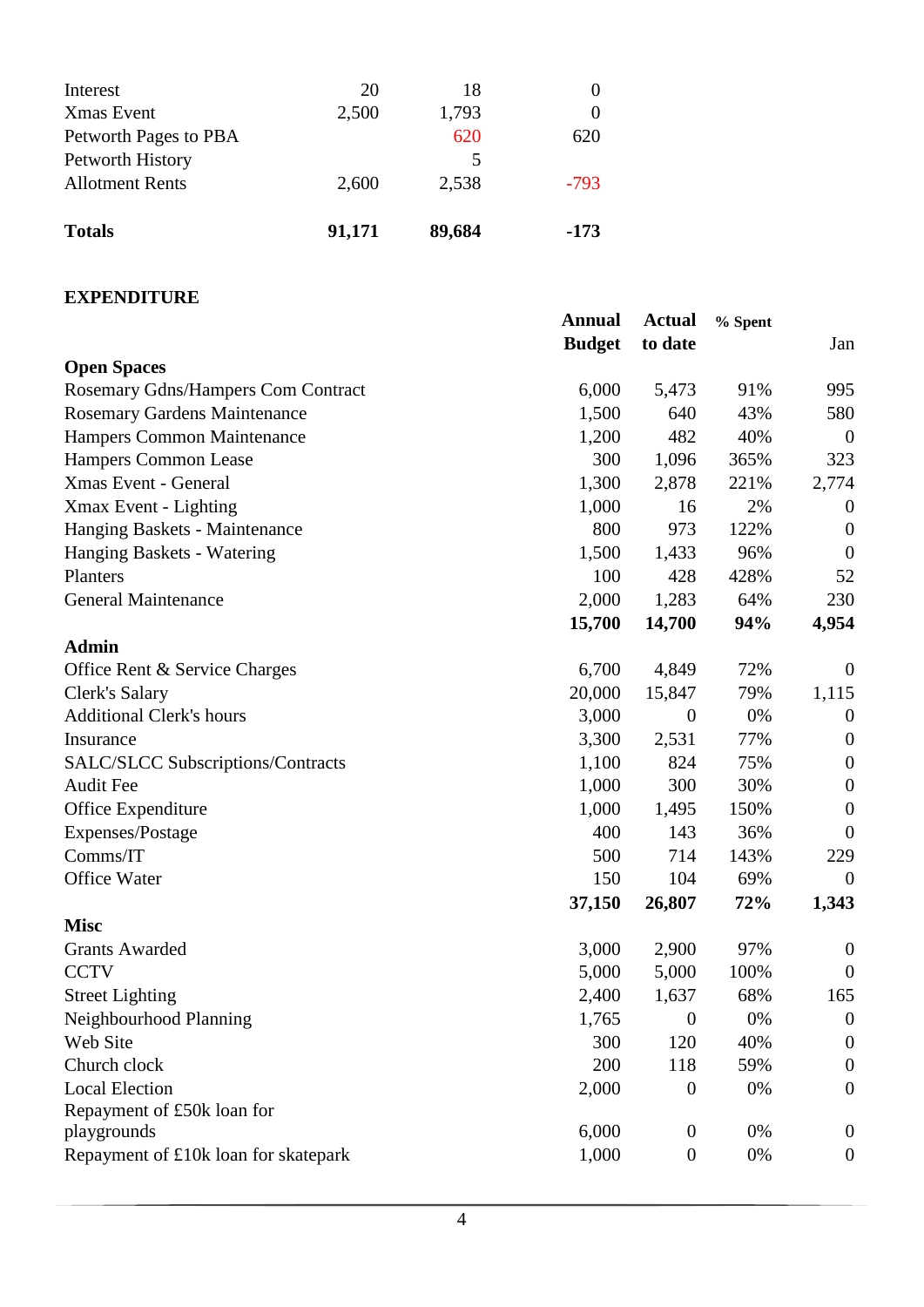| Traffic & roads consultant    | 7,500  | 2,500    | 33%    | 2,500        |
|-------------------------------|--------|----------|--------|--------------|
| War Memorial                  | 2,000  | $\theta$ | 0%     | $\mathbf{0}$ |
| Dog Bins                      | 500    | 591      | 118%   | $\mathbf{0}$ |
| Training                      | 2,000  | 1,388    | 69%    | $\mathbf{0}$ |
| Contingency                   | 2,000  | $-1,968$ | $-98%$ | 152          |
|                               | 35,665 | 12,286   | 34%    | 2,816        |
| Allotments Lease and Water    | 2,000  | 1,248    | 62%    | 83           |
| <b>Allotments Maintenance</b> | 500    | 72       | 14%    | $\mathbf{0}$ |
|                               | 2,500  | 1,320    | 53%    | 83           |
|                               |        |          |        |              |

| 91,015 | 55,113 | 61% | 9,196 |
|--------|--------|-----|-------|
|        |        |     |       |

| <b>NEIGHBOURHOOD PLAN</b>               | <b>Approved</b> | <b>Actual spend</b> |         |                |
|-----------------------------------------|-----------------|---------------------|---------|----------------|
|                                         | spend           | 2014/15             | 2015/16 | Total          |
| <b>NEXUS</b>                            | 34,667          | 7,619               | 6,114   | 13,733         |
| Clerking                                | 4,800           |                     | 7,387   | 7,387          |
| Traffic consultant                      | 2,500           |                     |         | $\theta$       |
| Postage/envelopes                       | 1,940           |                     |         | $\overline{0}$ |
| Printing                                | 1,600           | 148                 | 861     | 1,009          |
| Hall hire                               | 1,518           |                     | 405     | 405            |
| stationery & website                    | 740             |                     | 349     | 349            |
|                                         | 47,765<br>total | 7,767               | 15,115  | 22,882         |
| <b>Bank Reconciliation</b>              |                 |                     |         |                |
| <b>BALANCE SHEET AND</b>                |                 |                     |         |                |
| <b>BANK RECONCILIATION</b>              |                 |                     |         |                |
| Reserve at 1 April 2015 - not allocated |                 | 4,742               |         |                |
| Reserve at 1 April 2015 - N'hood Plan   |                 | 30,533              |         |                |
| Reserve at 1 April 2015 - Allotments    |                 | 1,408               |         |                |
| Income to date                          |                 | 89,684              |         |                |
| Less: Expenditure to date               |                 | $-55113$            |         |                |

## **BALANCE SHEET AND BANK RECONCILIATION**

|            | 4.142      |
|------------|------------|
|            | 30,533     |
|            | 1,408      |
|            | 89,684     |
|            | $-55,113$  |
|            | $-11,059$  |
|            | $-15, 115$ |
|            | 4,700      |
|            | 1,049      |
|            | $-1,049$   |
|            | 79,950     |
|            | 3,300      |
|            | 9,257      |
|            | $-32,458$  |
| 31/01/2016 | 109,828.93 |
|            |            |
|            | 60,049     |
|            |            |